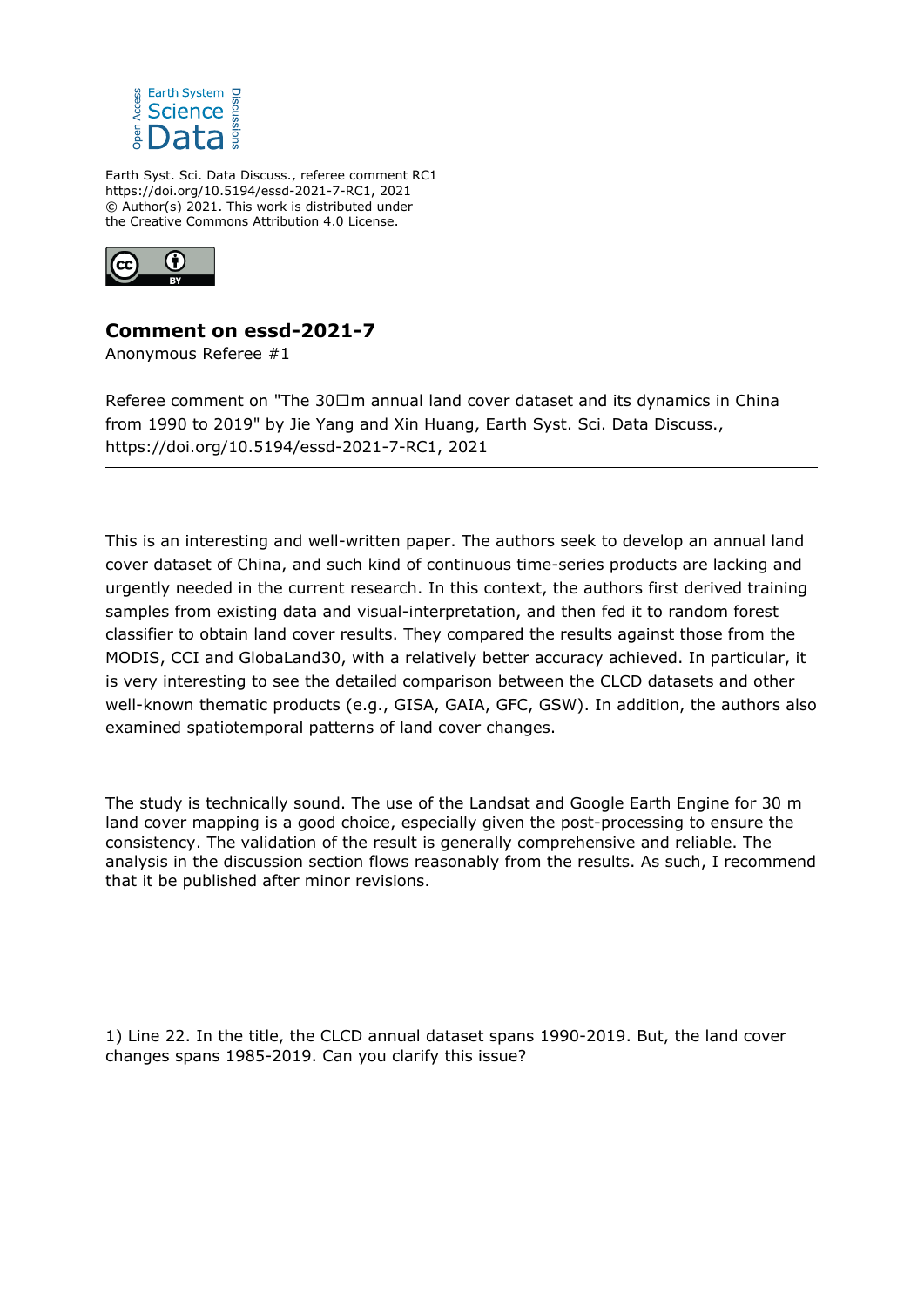2) Line 52. It is vague to use "over 90,000 visually-interpreted training samples". Please explicitly identify how many samples were used.

3) Line 91. What do you mean by "inconsistency between different Landsat sensors"?

4) Line 111. Why only "Quite Sure" Geo-Wiki samples were chosen?

5) Line 173. "trainings" should be "training".

6) Line 216. I'm not sure what do you mean by saying "dominant LC" here. Please clarify.

7) Line 237. It is interesting to compare against these existing datasets. But please clarify the reason why MODIS and CCI were chosen, since they have relatively coarse resolution.

8) Line 243. The time span of GSW is different from that described in Line 324.